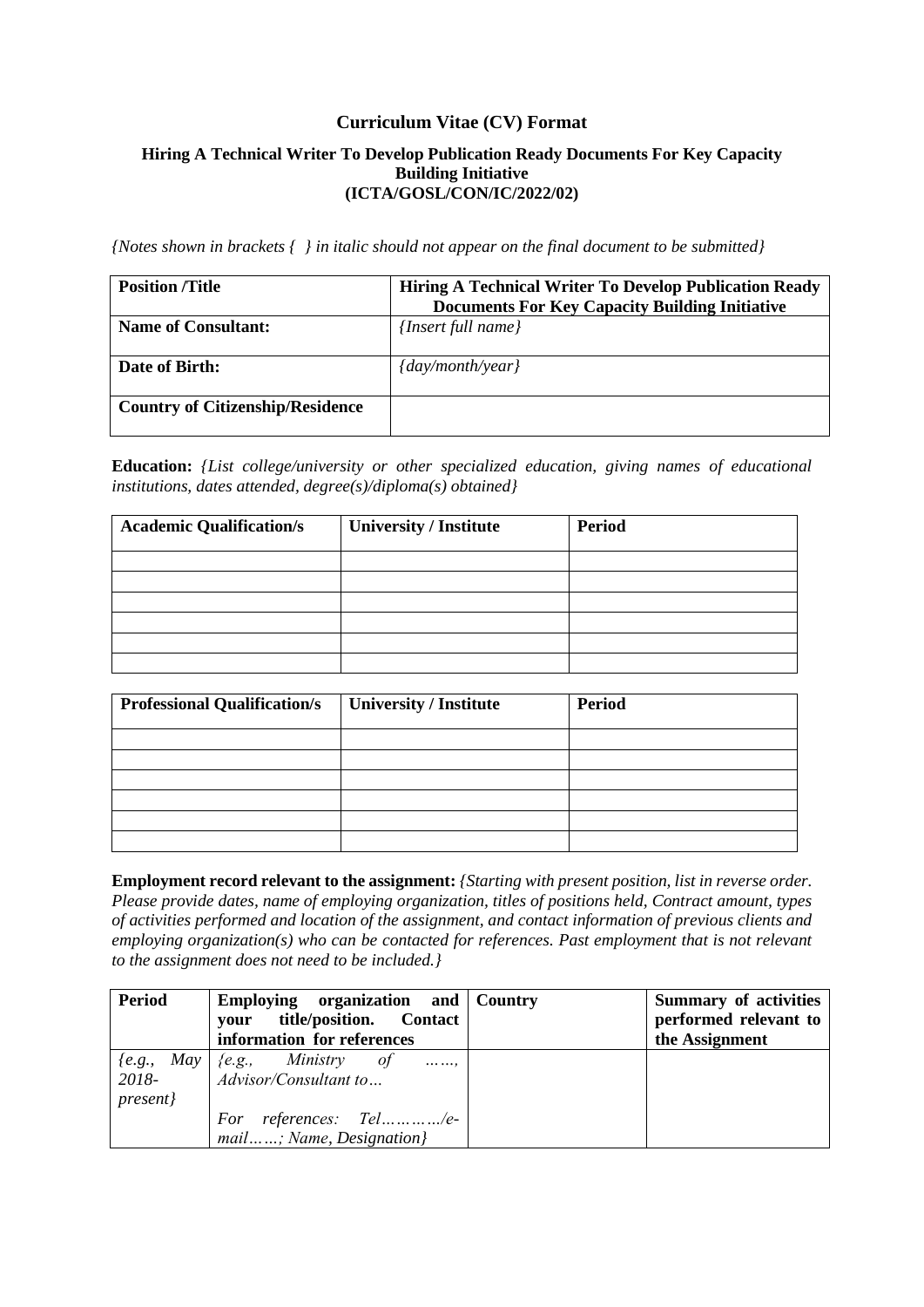| $\begin{bmatrix} \{e.g.,\ From\ Jan\ 2015 to\ May\ 2014 \} \end{bmatrix}$ |  |  |
|---------------------------------------------------------------------------|--|--|
|                                                                           |  |  |
|                                                                           |  |  |

## **Memberships in Professional Associations and Publications:**

**Language Skills** *(indicate only languages in which you can work)***:** 

| Language | Poor | Average | <b>Better</b> |
|----------|------|---------|---------------|
| Sinhala  |      |         |               |
| Tamil    |      |         |               |
| English  |      |         |               |
|          |      |         |               |

**\_\_\_\_\_\_\_\_\_\_\_\_\_\_\_\_\_\_\_\_\_\_\_\_\_\_\_\_\_\_\_\_\_\_\_\_\_\_\_\_\_\_\_\_\_\_\_\_\_\_\_\_\_\_\_\_\_\_\_\_\_\_\_\_\_\_\_\_\_\_**

## **Adequacy for the Assignment:**

| Tasks, Assignments and Capabilities of the<br><b>Consultant:</b>                                                             | Reference to Prior Work/Assignments that<br>Best Illustrates Capability to Handle the |
|------------------------------------------------------------------------------------------------------------------------------|---------------------------------------------------------------------------------------|
|                                                                                                                              | <b>Assigned Tasks</b>                                                                 |
| Study project documents to get familiarized with<br>the Project, Project outputs and Outcomes                                |                                                                                       |
| Writing<br>documentation<br>and<br>procedural<br>materials for multiple audiences.                                           |                                                                                       |
| Superior written and verbal communication<br>skills, with attention to detail.                                               |                                                                                       |
| Creative skills and usage of photographs,<br>drawings, diagrams, animation, and charts that<br>increase users' understanding |                                                                                       |
| Experience in writing SRS & preparation of<br>reports.                                                                       |                                                                                       |
| Experience in PR campaigns (an added<br>advantage)                                                                           |                                                                                       |
| Monitor the implementation process and prepare<br>quarterly progress reports.                                                |                                                                                       |
| Proven ability to quickly learn and understand<br>complex topics.                                                            |                                                                                       |
| Proven ability to work in multiple projects<br>simultaneously, with an eye for prioritization.                               |                                                                                       |
| Exceptional analytical<br>and<br>conceptual<br>thinking skills and skills in creative writing.                               |                                                                                       |
| Experience in MS office and other tools<br>(Photoshop/Coral draw/ Visio/ Illustrator)                                        |                                                                                       |
| <b>Consultant's contact information:</b>                                                                                     |                                                                                       |

(e-mail …………………., phone……………)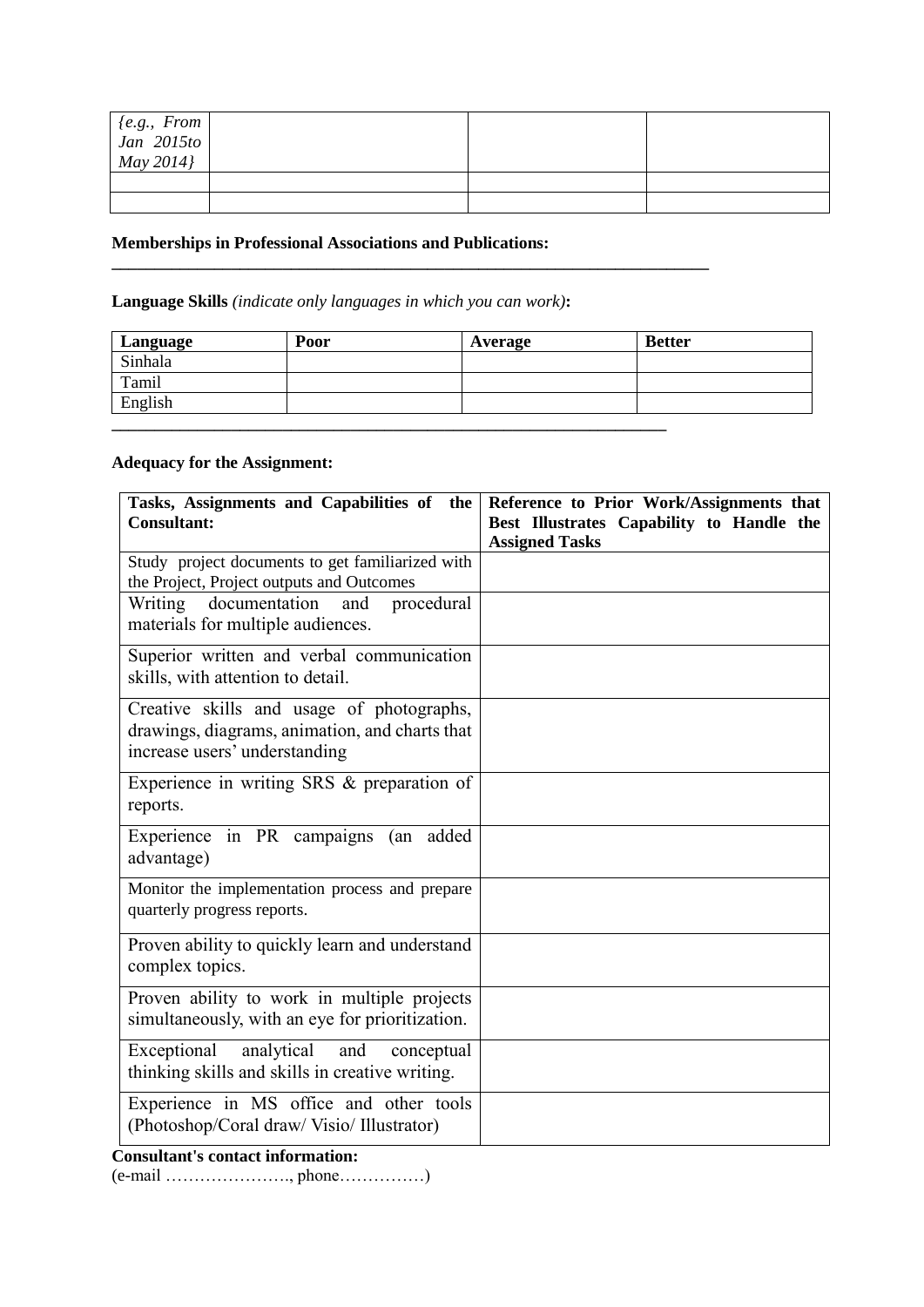# **Expected consultation fee**

| N <sub>0</sub> | Initiative                   | Details of work carryout                                                                                                                                                                                                                                                                                                                                                                                                                                                                                                                  | <b>Deliverables</b>                                                                                                    | <b>Expected Amount</b> |
|----------------|------------------------------|-------------------------------------------------------------------------------------------------------------------------------------------------------------------------------------------------------------------------------------------------------------------------------------------------------------------------------------------------------------------------------------------------------------------------------------------------------------------------------------------------------------------------------------------|------------------------------------------------------------------------------------------------------------------------|------------------------|
| 1              | Requirement<br>Study         | Study and prepare the detailed<br>$\bullet$<br>project schedule<br>Study the following artifacts<br>provided, and present the<br>approach to produce the<br>required documents<br><b>Digital Maturity Model</b><br>Questionnaire and<br>Documentation<br>Digital Transformation Unit<br>Documentation<br>Competency Framework.<br>Capacity Building Program                                                                                                                                                                               | 4-5 pages<br>Inspection<br>report $&$<br>presentation<br>Detail project<br>schedule.                                   |                        |
| $\overline{2}$ | Digital<br>Maturity<br>model | Prepare the main document for<br>the Digital<br>Maturity<br>Model<br>(DMM).<br>Update the document as per the<br>review comments                                                                                                                                                                                                                                                                                                                                                                                                          | 1. Preparation of<br>questionnaire<br>for DMM model<br>2. DMM final<br>documentation<br>3. Presentation for<br>the DMM |                        |
|                | Competency<br>Framework      | Study<br>the<br>Competency<br>$\bullet$<br>Frameworks.<br>Gather literature to be included<br>$\bullet$<br>in the documentation.<br>Update the main document for<br>the Competency Framework.<br>Prepare project plan.<br>Prepare presentations as and<br>when required.<br>Perform M&E activities. (e.g.:<br>Prepare progress reports, etc.)<br>Upon reviewing and feedback<br>from<br>Director<br>Capacity<br>Building, Senior Manager and<br>Manager Government Capacity<br>Building, the documents need to<br>be updated accordingly. | Formatted and<br>finalize the<br>competency<br>framework<br>documentation                                              |                        |
|                | <b>NextGenGov</b>            | Prepare main documentation for<br>the NextGenGov initiative.<br>Update<br>the<br>prepared<br>documentations according to the                                                                                                                                                                                                                                                                                                                                                                                                              | Term of<br>Reference<br>documentation<br>for the<br>NextGenGov                                                         |                        |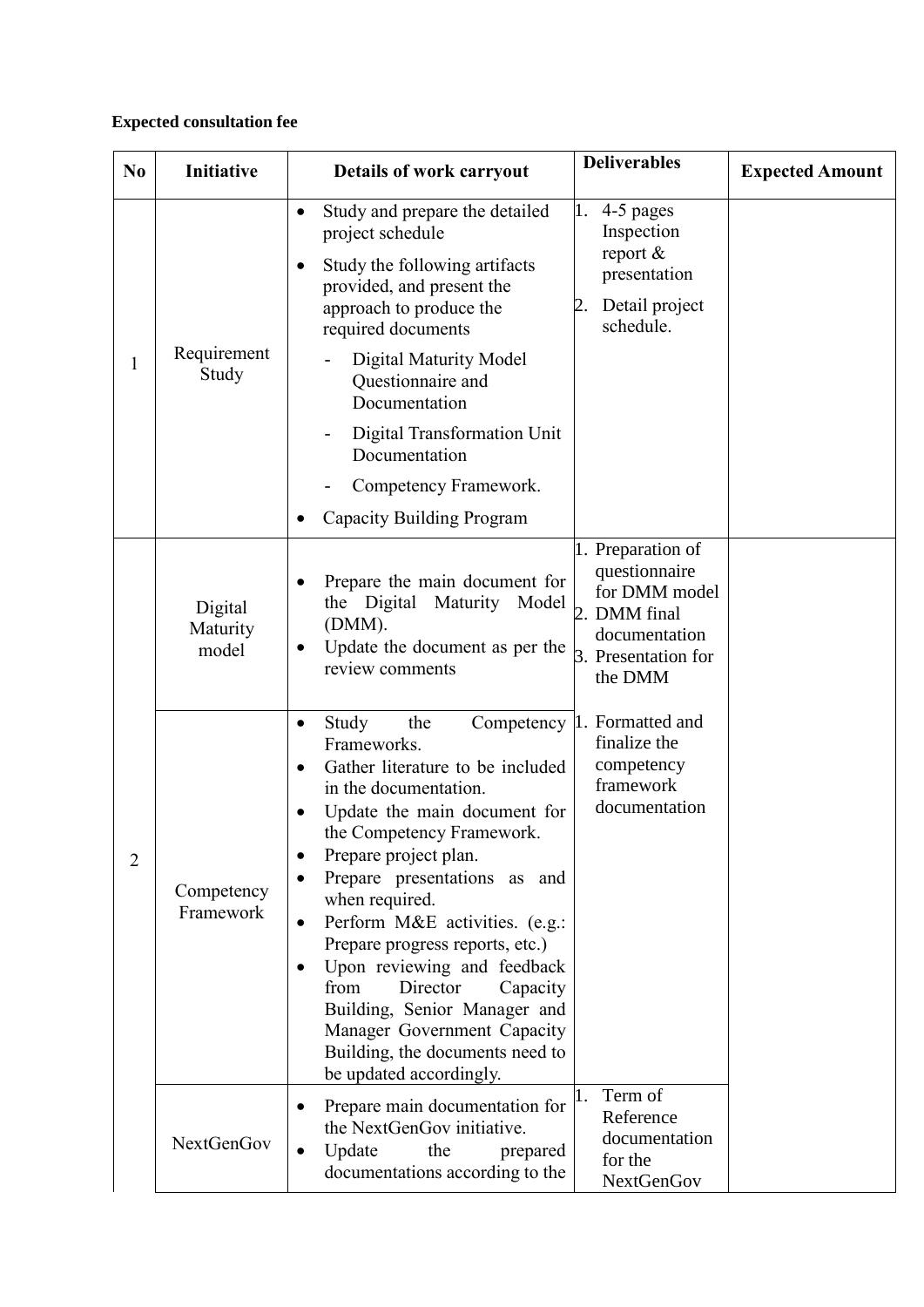|    |                                                                         | feedback received.                                                                                                                                                                                                                                                                                                                                                                                                                                                                           | initiative                                                                                                               |  |
|----|-------------------------------------------------------------------------|----------------------------------------------------------------------------------------------------------------------------------------------------------------------------------------------------------------------------------------------------------------------------------------------------------------------------------------------------------------------------------------------------------------------------------------------------------------------------------------------|--------------------------------------------------------------------------------------------------------------------------|--|
|    | Digital<br>Transformation<br>Unit (DTU)                                 | documents need to be<br><b>DTU</b><br>updated according to feedback<br>provided by ICTA.                                                                                                                                                                                                                                                                                                                                                                                                     | <b>Finalized DTU</b><br>document & DTU<br>implementation<br>progress.                                                    |  |
| 3. | Document<br>capacity<br>building<br>approach and<br>roadmap<br>document | Preparation of documentation on<br>capacity building approach<br>Update<br>the<br>prepared<br>$\bullet$<br>documentations according to the<br>feedback received.                                                                                                                                                                                                                                                                                                                             | capacity building<br>approach and<br>roadmap<br>document                                                                 |  |
| 4. | Reports $&$<br>Common<br>activities                                     | Prepare reports/ white papers for<br>the launched initiatives, which<br>will be used externally.<br>Coordinate<br>with<br>respective<br>$\bullet$<br>manager and update the project<br>plan accordingly.<br>presentations/<br>Prepare<br><b>PR</b><br>$\bullet$<br>campaign reports if required.<br>Perform M&E activities. (eg:<br>$\bullet$<br>Prepare progress reports, etc.)<br>Submit<br>monthly<br>attendance<br>$\bullet$<br>sheet and log sheet (ICTA will<br>provide the template). | Preparation pf<br>presentation and<br>Reports.<br><b>Updated</b> project<br>plan<br>Monthly<br>Attendance &<br>Log sheet |  |
|    |                                                                         |                                                                                                                                                                                                                                                                                                                                                                                                                                                                                              |                                                                                                                          |  |

# **Credentials and Other Technical Documents**

(i) Experience in similar Assignments within last three (3) years

Documentary evidences need to be attached  $\&$  soft copies should be attached in a DVD or CD where relevant

| Date /Period | Employer | Name of the Event.<br>Detail<br>(Attach<br>separately) | Amount | Bidder's Responsibility $(\%)$ |
|--------------|----------|--------------------------------------------------------|--------|--------------------------------|
|              |          |                                                        |        |                                |
|              |          |                                                        |        |                                |
|              |          |                                                        |        |                                |
|              |          |                                                        |        |                                |